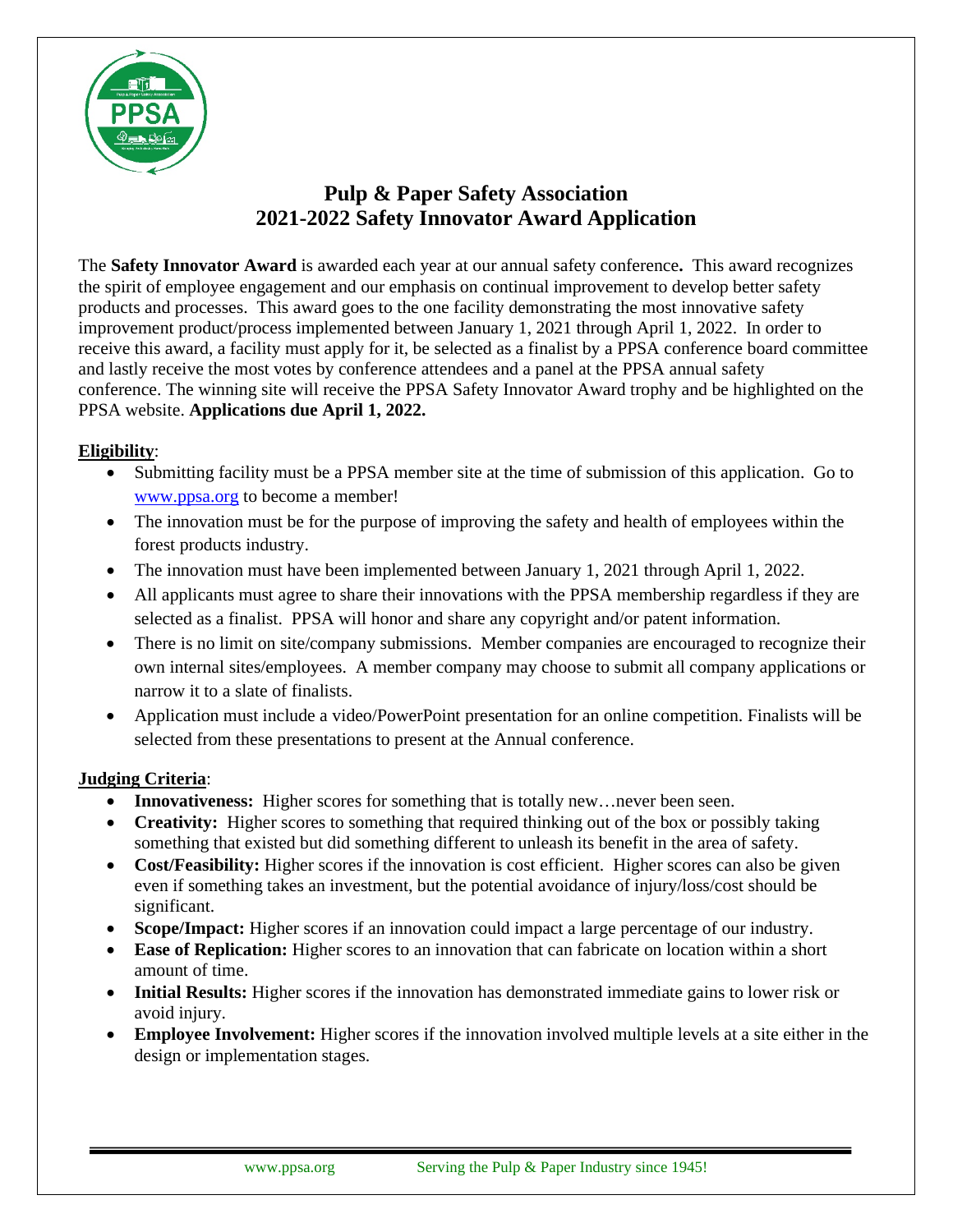| 2021-2022 PPSA Safety Innovator Award Application                       |  |
|-------------------------------------------------------------------------|--|
|                                                                         |  |
| Company<br>Name:                                                        |  |
| Facility<br><b>Location:</b>                                            |  |
| <b>Contact</b><br>Person:                                               |  |
| Phone #:                                                                |  |
| <b>Application:</b>                                                     |  |
| <b>Name of Product/Process</b><br><b>Innovation:</b>                    |  |
| Describe any employee<br>involvement/engagement in<br>the initial idea, |  |
| development or<br>implementation.                                       |  |
| Description of the<br><b>Product/Process</b><br><b>Innovation:</b>      |  |
|                                                                         |  |
|                                                                         |  |
|                                                                         |  |
|                                                                         |  |
|                                                                         |  |
|                                                                         |  |
|                                                                         |  |